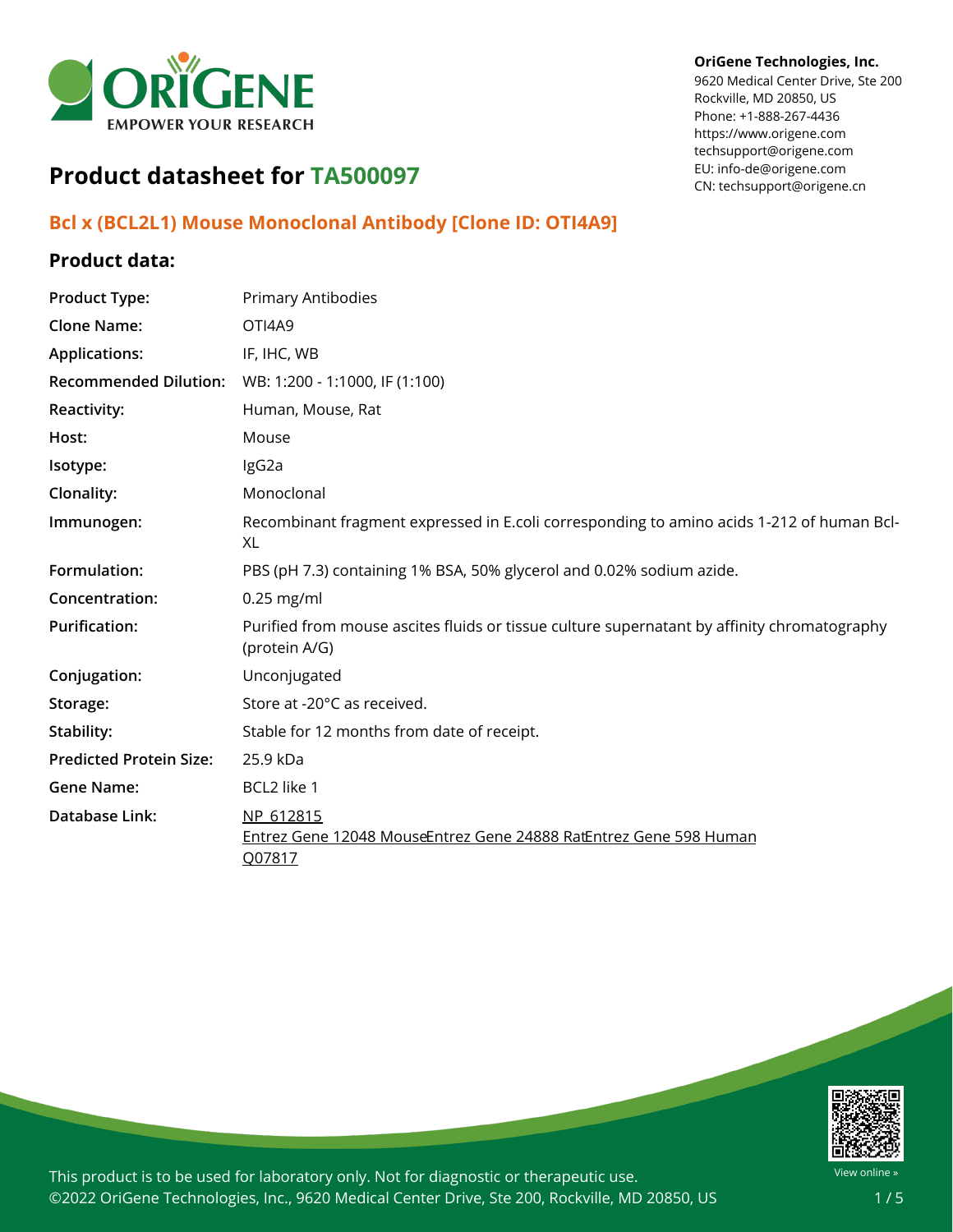| <b>JORIGENE</b>          | Bcl x (BCL2L1) Mouse Monoclonal Antibody [Clone ID: OTI4A9] - TA500097                                                                                                                                                                                                                                                                                                                                                                                                                                                                                                                                                                                                                                                                                                                                                           |
|--------------------------|----------------------------------------------------------------------------------------------------------------------------------------------------------------------------------------------------------------------------------------------------------------------------------------------------------------------------------------------------------------------------------------------------------------------------------------------------------------------------------------------------------------------------------------------------------------------------------------------------------------------------------------------------------------------------------------------------------------------------------------------------------------------------------------------------------------------------------|
| Background:              | Bcl-XL belongs to the BCL-2 protein family. BCL-2 family members form hetero- or<br>homodimers and act as anti- or pro-apoptotic regulators that are involved in a wide variety of<br>cellular activities. The proteins encoded by this gene are located at the outer mitochondrial<br>membrane, and have been shown to regulate outer mitochondrial membrane channel (VDAC)<br>opening. VDAC regulates mitochondrial membrane potential, and thus controls the<br>production of reactive oxygen species and release of cytochrome C by mitochondria, both of<br>which are the potent inducers of cell apoptosis. Two alternatively spliced transcript variants,<br>which encode distinct isoforms, have been reported. The longer isoform acts as an apoptotic<br>inhibitor and the shorter form acts as an apoptotic activator |
| Synonyms:                | Bcl-X; BCL-XL/S; BCL2L; BCLX; PPP1R52                                                                                                                                                                                                                                                                                                                                                                                                                                                                                                                                                                                                                                                                                                                                                                                            |
| <b>Protein Families:</b> | Druggable Genome, ES Cell Differentiation/IPS, Transmembrane                                                                                                                                                                                                                                                                                                                                                                                                                                                                                                                                                                                                                                                                                                                                                                     |
| <b>Protein Pathways:</b> | Amyotrophic lateral sclerosis (ALS), Apoptosis, Chronic myeloid leukemia, Jak-STAT signaling<br>pathway, Pancreatic cancer, Pathways in cancer, Small cell lung cancer                                                                                                                                                                                                                                                                                                                                                                                                                                                                                                                                                                                                                                                           |

## **Product images:**



HEK293T cells were transfected with the pCMV6- ENTRY control (Cat# [PS100001], Left lane) or pCMV6-ENTRY BCL2L1 (Cat# [RC201314], Right lane) cDNA for 48 hrs and lysed. Equivalent amounts of cell lysates (5 ug per lane) were separated by SDS-PAGE and immunoblotted with anti-BCL2L1 (Cat# TA500097).

This product is to be used for laboratory only. Not for diagnostic or therapeutic use. ©2022 OriGene Technologies, Inc., 9620 Medical Center Drive, Ste 200, Rockville, MD 20850, US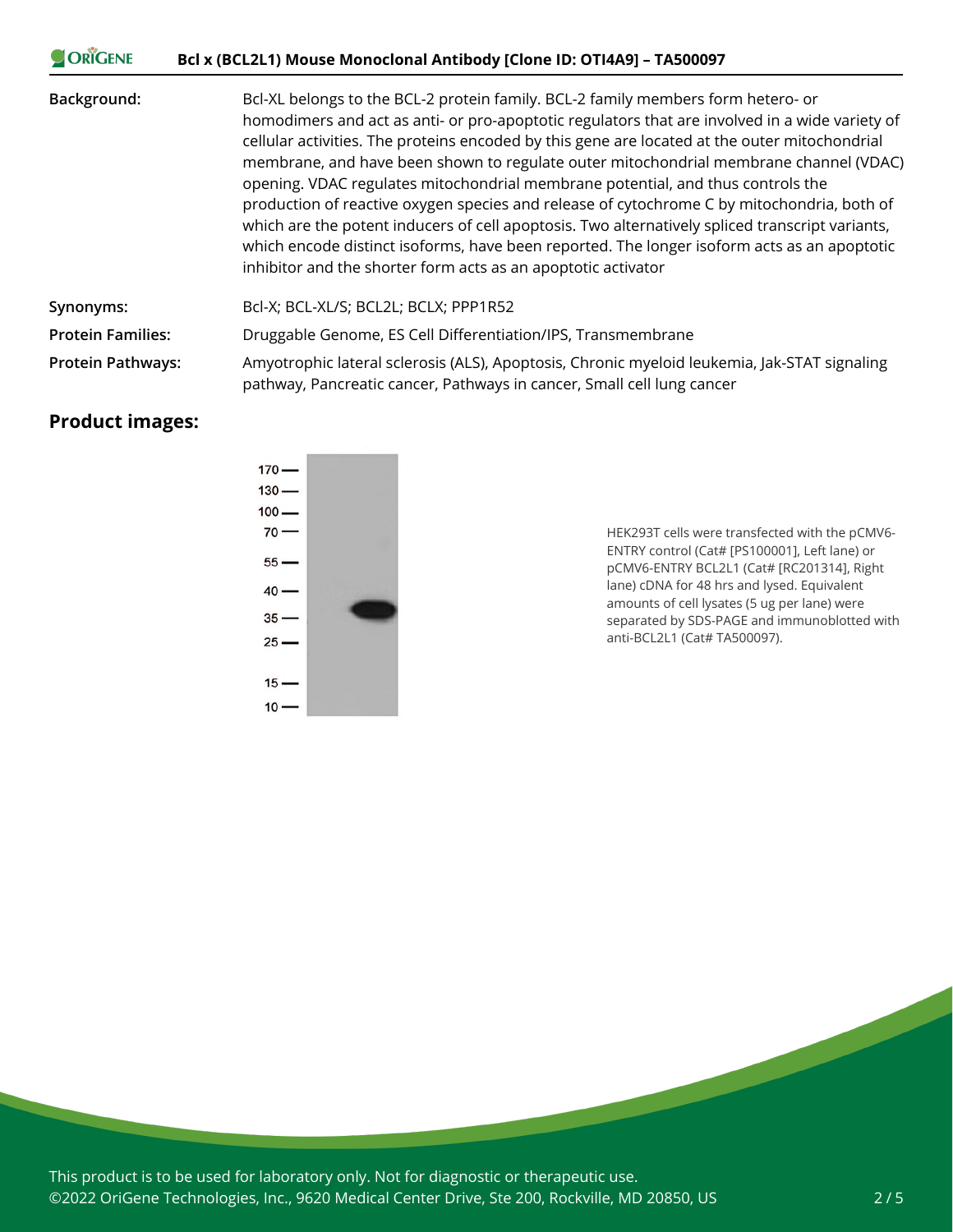$170 -$ 



Western blot analysis of extracts (10ug) from 3 different cell lines by using anti-BCL-XL monoclonal antibody (1:200).

Western blot analysis of extracts (10ug) from a mouse cell line and 3 different mouse tissues by using anti-BCL-XL monoclonal antibody (1:200).



Western blot analysis of extracts (35ug) from 11 cell lines lysates by using anti-BCL2L1 monoclonal antibody (1:500).

This product is to be used for laboratory only. Not for diagnostic or therapeutic use. ©2022 OriGene Technologies, Inc., 9620 Medical Center Drive, Ste 200, Rockville, MD 20850, US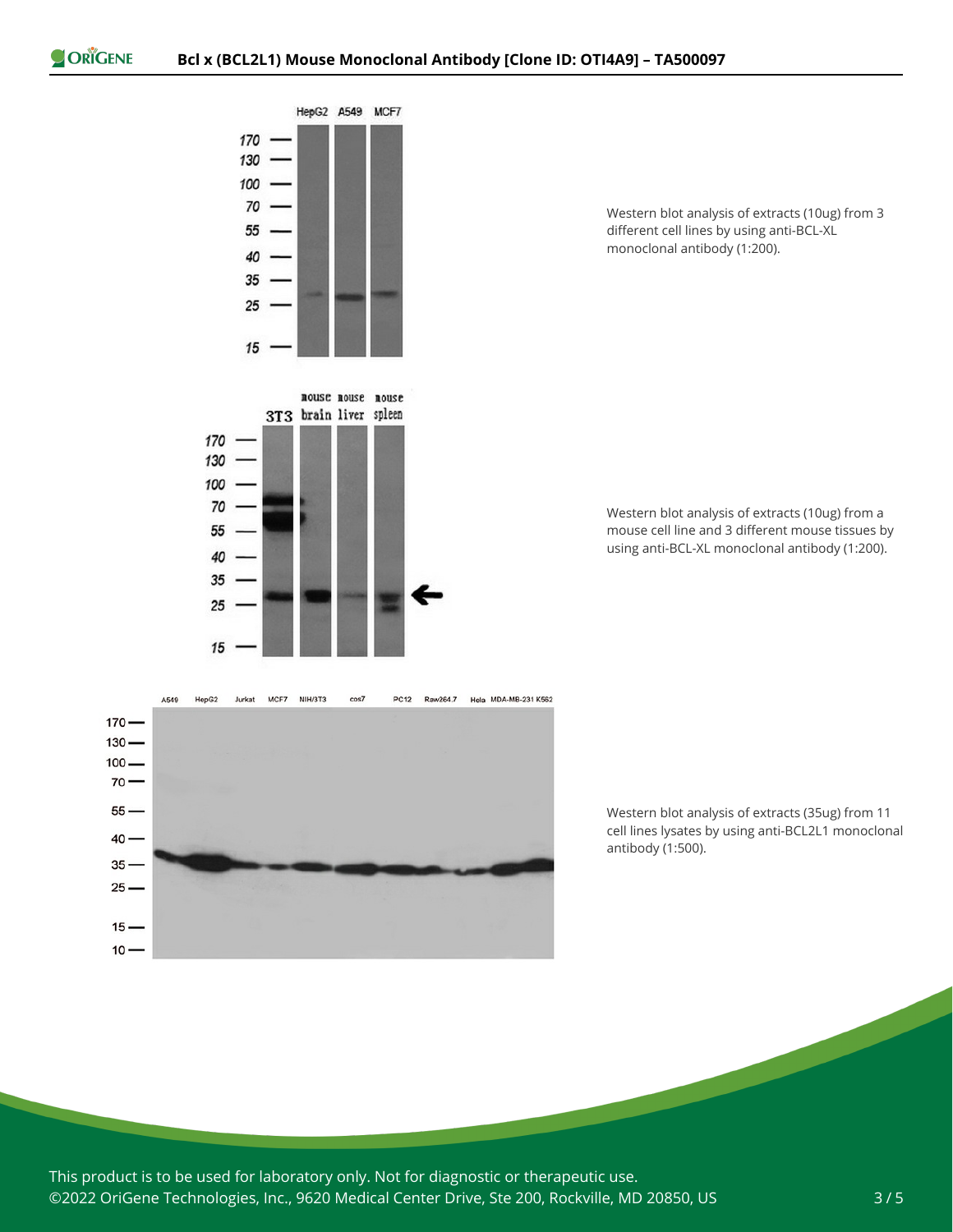ORIGENE



Immunohistochemical staining of paraffinembedded Human pancreas tissue within the normal limits using anti-BCL-XL mouse monoclonal antibody. (TA500097) (1:150)

Immunohistochemical staining of paraffinembedded Adenocarcinoma of Human endometrium tissue using anti-BCL-XL mouse monoclonal antibody. (TA500097) (1:150)

Anti-BCL2L1 mouse monoclonal antibody (TA500097) immunofluorescent staining of COS7 cells transiently transfected by pCMV6-ENTRY BCL2L1 ([RC201314]) (1:100).

This product is to be used for laboratory only. Not for diagnostic or therapeutic use. ©2022 OriGene Technologies, Inc., 9620 Medical Center Drive, Ste 200, Rockville, MD 20850, US